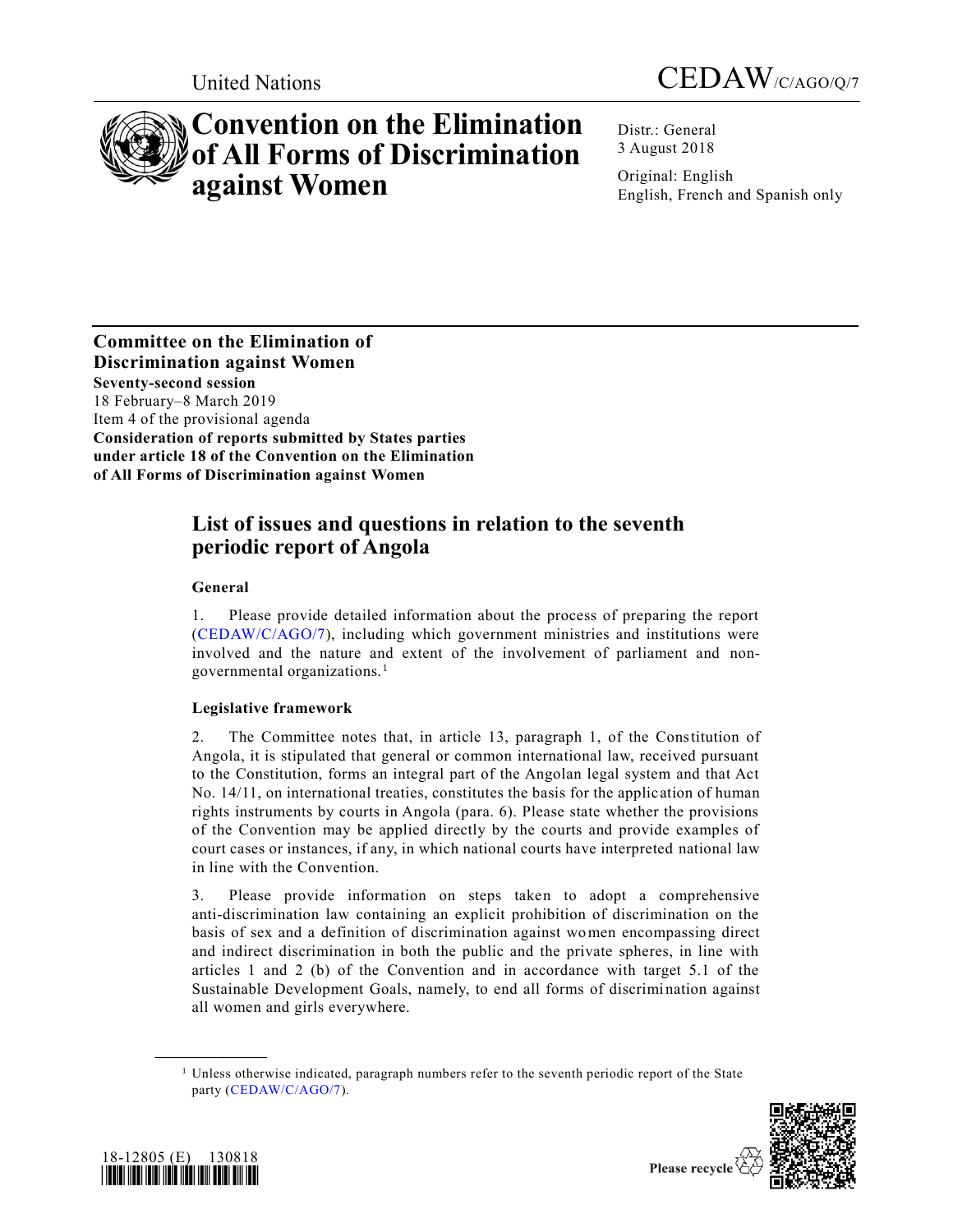#### **Visibility and dissemination of the Convention**

4. Please explain what measures, in addition to those described in paragraphs 8 and 17 (d) of the report, have been taken to ensure that the Convention is better known and applied by parliament, the Government and the judiciary, as recommended by the Committee in its previous concluding observations [\(CEDAW/C/AGO/CO/6,](https://undocs.org/CEDAW/C/AGO/CO/6) para. 8). Please also provide information on any training for judges, prosecutors, lawyers and other actors responsible for the implementation of the Convention, and on initiatives to disseminate the Convention.

# **Access to justice**

5. The State party indicated in the report that Act No. 2/15, on the principles and rules for the organization and operations of the courts of ordinary jurisdiction, adopted as part of the justice and legal reform programme (para. 11), was aimed at making the administration of justice more expeditious, effective and accessible to citizens by expanding the geographical accessibility of courts. Please provide information on how the reform has contributed to increasing access to justice for women, including women and girls with little or no income.

6. In article 23, paragraph 1, of the Constitution, it is established that everyone is equal under the Constitution and by law, and in paragraph 2, discrimination on the basis of sex is prohibited. However, according to information received, customary law still prevails over civil law, in particular in rural areas. What measures are envisaged to resolve inconsistencies between statutory law and customary law and to address practices that discriminate against women and girls? In the report, it is indicated that, in addition to the justice system, the Constitution also provides for extrajudicial conflict resolution mechanisms (para. 14). Please provide information on the areas of law to which those mechanisms apply. Please also provide data, disaggregated by sex and age of the persons involved, on the number, nature and outcome of cases involving discrimination against women that were decided by way of extrajudicial conflict resolution mechanisms during the reporting period. Please explain how the use of such mechanisms is in line with the Committee's general recommendation No. 33 (2015) on access to justice and, in particular, with the obligations to ensure unrestricted access to judicial and other remedies for women in all areas of law and to prevent impunity.

#### **Women and peace and security**

7. The Committee takes note of the adoption of the national plan of action for the implementation of Security Council resolution [1325 \(2000\)](https://undocs.org/S/RES/1325(2000)) (para. 55). Please provide information on the measures taken in accordance with that plan to remove obstacles to the participation of women in the prevention, management and resolution of conflicts, in line with the Committee's general recommendation No. 30 (2013) on women in conflict prevention, conflict and post-conflict situations.

#### **National machinery for the advancement of women**

8. The Committee takes note of the national policy for gender equality and equity. Please provide information on the human, technical and financial resources allocated to implement the policy. Please also describe the impact on women's rights of the following activities under the policy: (a) the first gender country profile for Angola; (b) the gender budgeting workshop; and (c) the development of a gender index for Angola (para. 26). Please indicate which institutions are in charge of gender equality at the regional, municipal and community levels and how coordination is ensured between them and the Ministry of Family and the Promotion of Women, in particular coordination with the multisectoral councils (para. 26 (n)). Please provide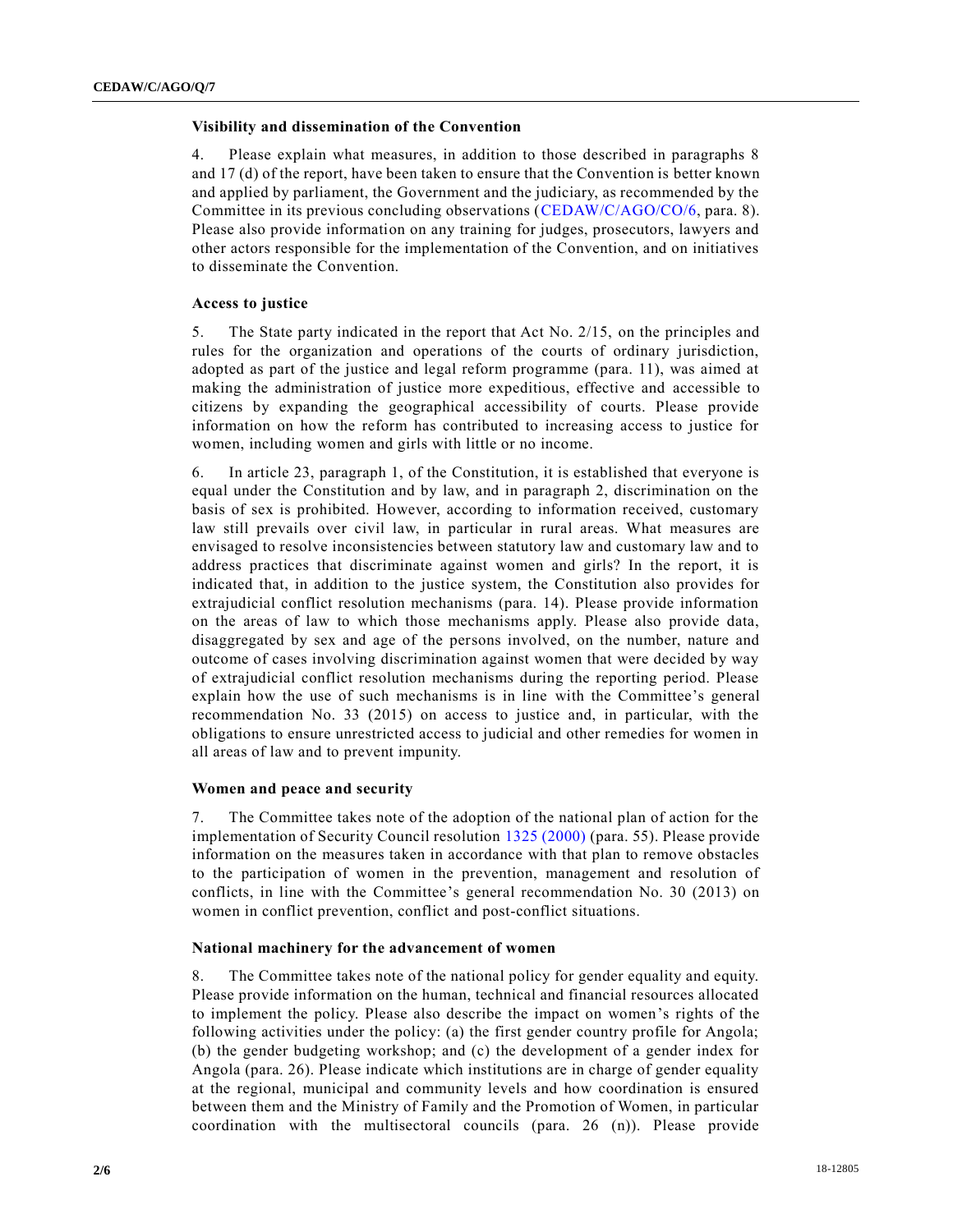information on the mandate of the Office of the Ombudsman (para. 60) to promote and protect women's rights and gender equality. Please also explain how the independence of the Office is guaranteed and describe its relationship with the judiciary.

#### **Discriminatory gender stereotypes and harmful practices**

9. In the report, the State party indicated that it had worked together with traditional authorities (*sobas*) to change discriminatory gender stereotypes (para. 101). Please provide detailed information on the nature of that work, including the actions taken, the stakeholders involved and the results obtained. Please provide information on the progress achieved in adopting the proposed national strat egy for the prevention of early pregnancy and marriage (para. 108) and on the number of investigations, prosecutions, convictions and acquittals and the sentences imposed under the Domestic Violence Act in cases of forced marriage (para. 106). Please provide information on the measures taken to eliminate the harmful practice of female genital mutilation in all regions of the State party, in particular among refugee and migrant women and girls.

#### **Gender-based violence against women**

10. The Committee takes note of the executive plan to combat domestic violence (para. 37). Please indicate whether the draft plan: (a) encourages women to report acts of violence; (b) ensures the prosecution of perpetrators; (c) provides victims with protection, remedies and rehabilitation, including legal, medical and psychological support; and (d) provides for capacity-building and awareness-raising programmes for the judiciary, the police, lawyers, health and social workers and the general public, in particular women. Please provide information on the role of the multisectoral councils in implementing the plan.

11. Please clarify the information provided in the report by providing the following information: (a) with regard to figure 1, the number of cases reported to the police, how many of them led to prosecutions, convictions or acquittals, and whether compensation was awarded to the victim; (b) figure 2, define the role of the different entities and how coordination is ensured in the implementation of the plan of action; and (c) figure 3, describe how the relevant actors follow up on the cases reported to the helpline. It is indicated in the report that Section 9 of the Ordinary Crimes Division of provincial courts was created to deal with matters relating to domestic violence (para. 44). Please provide information on the percentage of provincial courts that have such a specialized section to address cases of domestic violence and on the number of cases they have handled and their outcomes.

# **Trafficking and exploitation of prostitution**

12. Please provide updated, disaggregated data on the number of complaints, investigations and sentences imposed and on the reparations made in cases of trafficking in persons, especially women and girls, since Act No. 3/14, on the criminalization of offences underlying money-laundering, entered into force (para. 110). Please provide information on the funding of shelters and legal, medical and psychological services for women and girls who have been victims of human trafficking. Please respond to the allegations of the complicity of law enforcement officers in trafficking cases and indicate whether there are any ongoing investigations to examine such allegations.

13. Please provide data disaggregated by sex on the extent and forms of exploitation of prostitution in the State party and indicate whether any perpetrators have been prosecuted or punished for exploitation of women in prostitution. Please also describe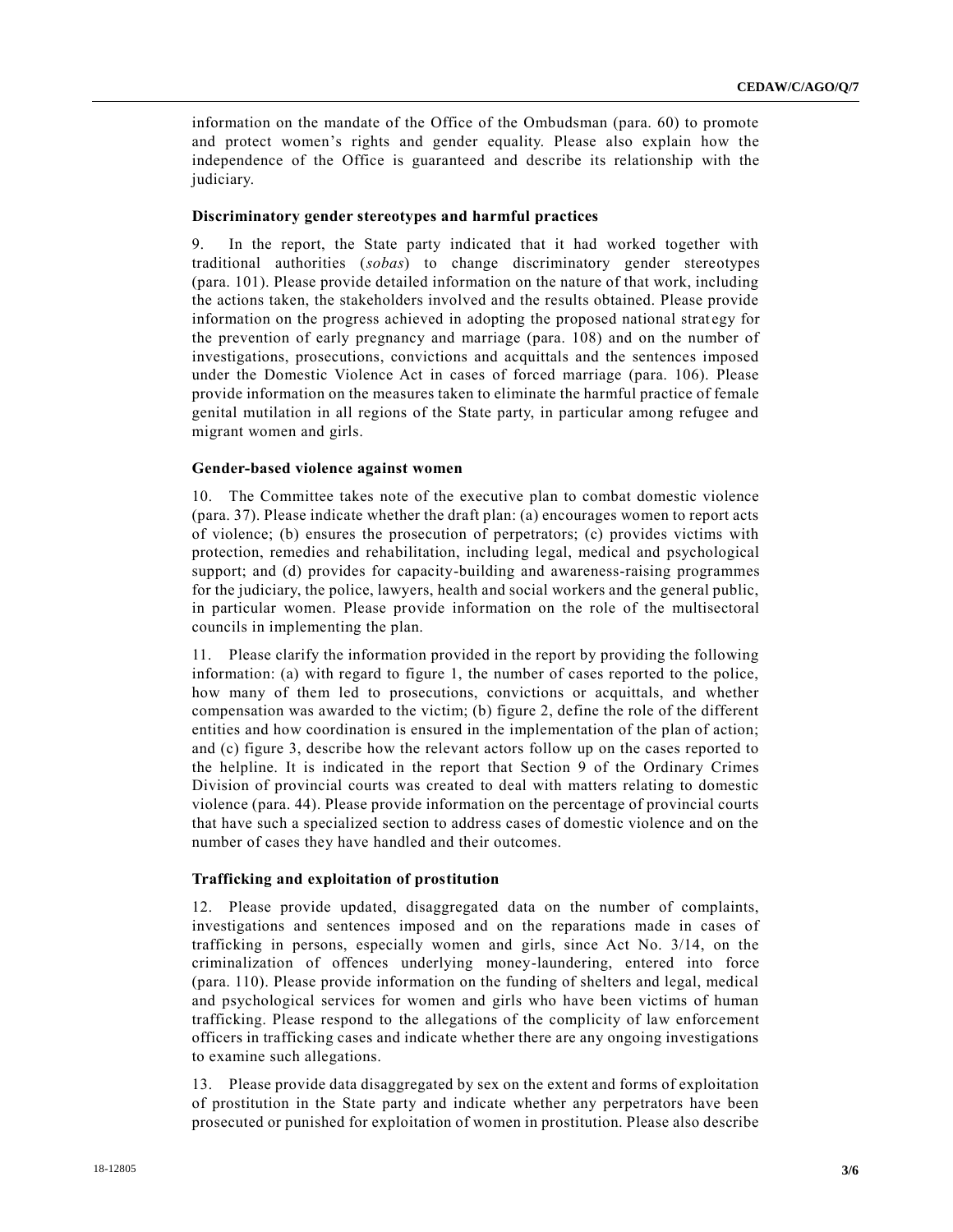the protection available and reparations provided to victims, and provide information on the social services and exit programmes available to women who wish to leave prostitution and on the measures taken to reduce demand for prostitution.

#### **Participation in political and public life**

14. The Committee notes that, in spite of the Political Parties Act, under which it is required that women make up at least 30 per cent of the candidates put forth by political parties taking part in general elections (para. 118), the representation of women in elected positions remains low (figure 6), and that the number of women in Parliament has recently dropped from 38.2 per cent to 26.5 per cent. Please explain that decrease and provide information on measures taken or envisaged to accelerate the full and equal participation of women in decision-making positions in political and public life. Please also indicate whether the State party has considered adopting temporary special measures, in accordance with article 4 (1) of the Convention and the Committee's general recommendation No. 25 (2004) on temporary special measures, to increase the participation of women in political life, including the measures taken to increase the number of women in appointed positions. Please provide information on the presidential decree on non-governmental organizations of 2015 and explain whether it is compatible with the State party's commitments under the Convention. Please provide information on all measures available to protect women human rights defenders and ensure that they may freely advocate women's rights and gender equality.

#### **Nationality and citizenship**

15. It is indicated in the report that amendments to the Civil Registry Code, which regulates birth registration, have served to expedite the process of acquiring an identity card, given that any citizen whose birth has not been registered may register for free (para. 125). Please provide updated data, disaggregated by sex and age, on the total number of Angolans currently holding a valid identity card.

# **Education**

16. Please describe the impact of the increase in the State party's expenditure on education, in particular in terms of increasing the number of teachers, improving the quality of teacher training, school facilities and textbooks, and reducing illiteracy among women and girls. In the report, reference was made to the development of a strategy in provincial education directorates to prevent girls from being excluded from the education system (para. 132). Please provide information on the progress achieved in adopting such a strategy and on measurable outcomes. Please explain the decline in the participation of girls at the lower secondary level during the reporting period and indicate any measures that the State party has taken to reverse that trend (para. 134). Please indicate whether the national education plan includes education on gender equality and respect for the rights of lesbian, bisexual and transgender women and intersex persons.

#### **Employment**

17. The Committee takes note of the adoption of the General Labour Act in 2015. Recalling the State party's obligations under articles 2 and 11 of the Convention and its commitment to meeting target 5.1 of the Sustainable Development Goals, please provide data disaggregated by sex on: (a) the number of inspections carried out under the Act or other laws in relation to discrimination against women; (b) the nature of the violations recorded and the penalties imposed; and (c) the number of workers earning the minimum wage. Please describe the impact of presidential decree No. 155/16, by which a legal and social protection scheme for domestic workers was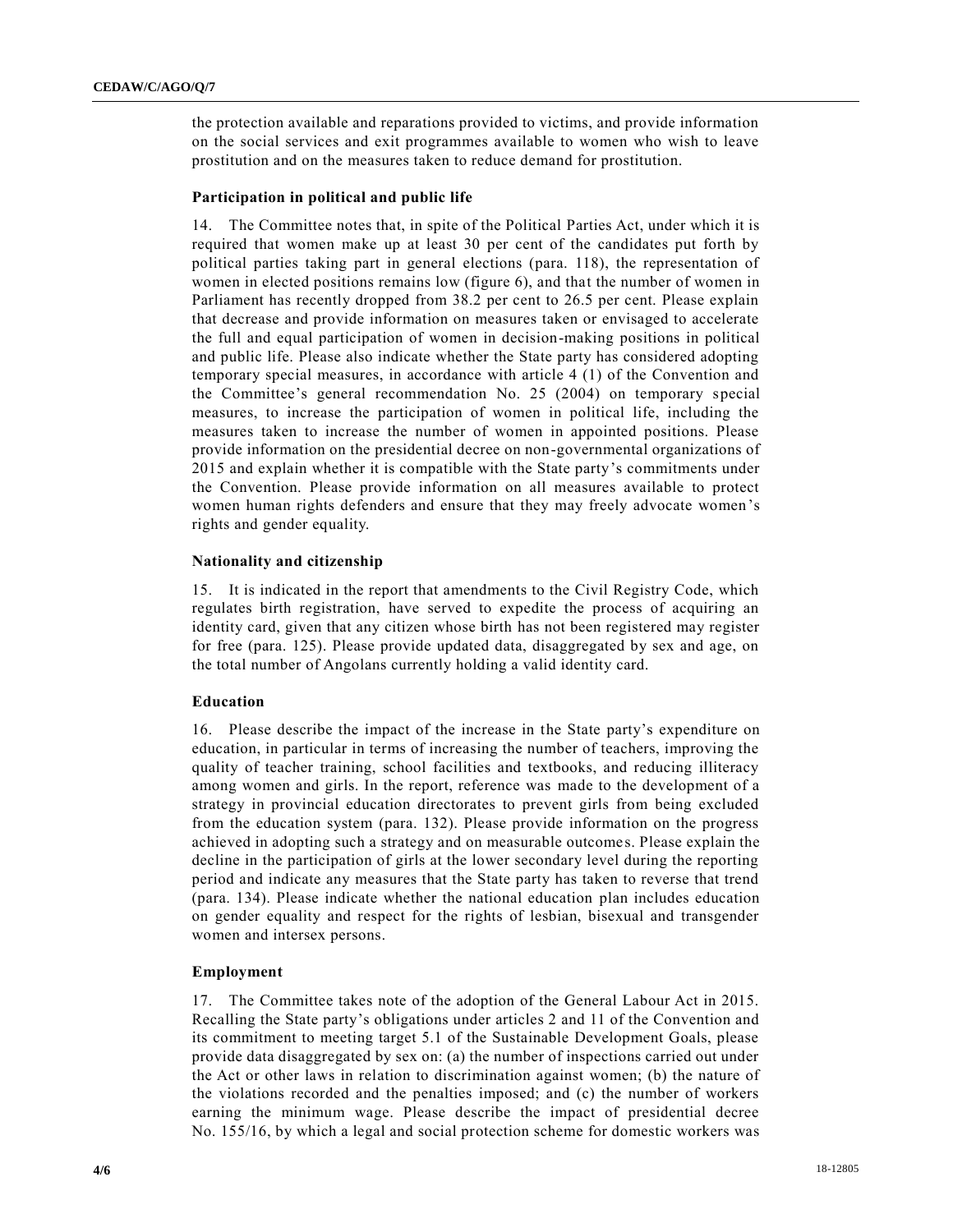established, on regularizing the employment of those workers. Please provide information on measures taken to enhance opportunities for women to enter the formal employment sector and on measures taken to eliminate the gender pay gap in both the public and private sectors.

# **Health**

18. Please provide updated information on the State budget used for health expenditure and on how the reported cuts (para. 158) have affected access for women and girls to health-care services, in particular in rural areas. Please provide information on specific measures taken or envisaged to urgently address the high rates of maternal mortality and neonatal mortality in the State party. Please provide information on the impact of the national sexual and reproductive health plan (paras. 166, 169 and 170) on the health of women and girls. Please also indicate whether abortion is legalized in the proposed amendment to the Criminal Code, at least in cases of rape, incest, threats to the life or health of the pregnant woman or severe foetal impairment (para. 172). Please provide updated information on the progress made in the adoption of the national strategy for the prevention of early pregnancy and marriage (para. 108). Please also provide information on the implementation, monitoring and evaluation of the national strategy to combat HIV/AIDS, 2012–2014, and indicate whether any extension of the programme is envisaged (para. 179).

# **Social and economic benefits**

19. Please indicate whether gender equality is an explicit component of the national development plan covering the period 2018–2022. Please indicate the measures taken to guarantee that family allowances are paid to women and men alike, to reduce poverty among women and to increase their access to microcredit in urban and rural areas.

# **Climate change and natural disasters**

20. Please state the measures taken to integrate disaster risk reduction into development processes and to counter the adverse impact of climate change. Please indicate whether the State party plans to incorporate a gender perspective into national disaster management and relief and recovery strategies in line with the Committee's general recommendation No. 37 (2018) on the gender-related dimensions of disaster risk reduction in the context of climate change.

# **Rural women**

21. Please provide information on the implementation of the gender-specific goals set out in the national development plan (para. 186) and on measures to enhance the participation of rural women in developing policies in areas that affect them, including access to land, farm inputs and food crops. Please also provide information on the steps taken to ensure that rural women have better access to social security benefits, health services, education, electricity and income-generating opportunities, including access to markets. Please also provide information on the measures in place to facilitate access for women to land and to eliminate all customs that impede equal access to land, in particular for agricultural use, and to ensure access to safe drinking water and adequate sanitation.

# **Disadvantaged groups of women**

22. Please comment on the reports that migrant and asylum-seeking women and girls, including pregnant women and children, have been arrested and detained